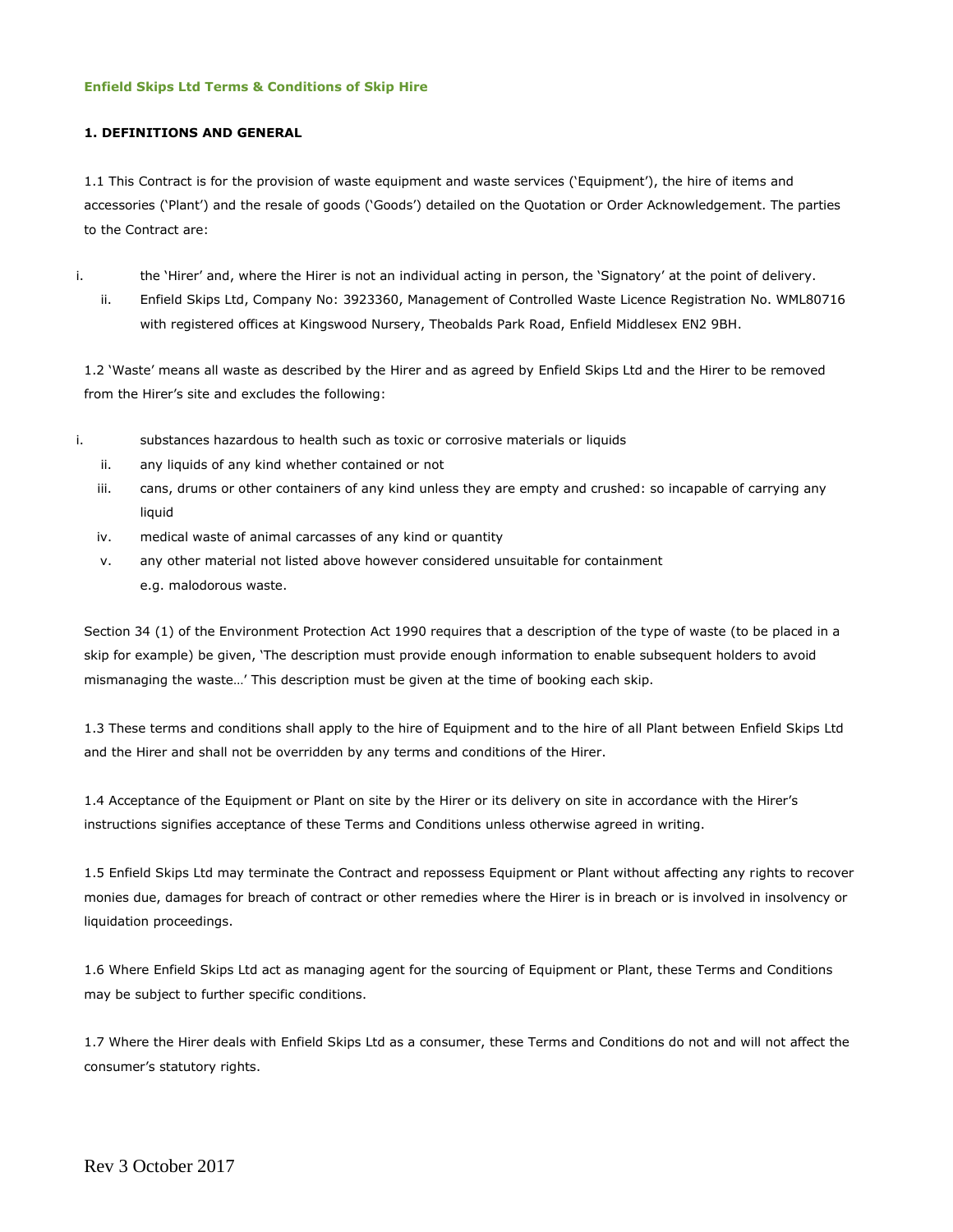1.8 These Terms and Conditions shall be governed and construed according to the laws of England.

# **2. USE OF EQUIPMENT ON THE HIRER'S SITE**

The Hirer will conform with all statutory enactments and regulations and byelaws and regulations of local or other statutory authorities that apply to the Equipment or the Waste.

### 2.1 The Hirer shall not

- i. place or cause to be placed in the Equipment any thing other than Waste
	- ii. overload the Equipment. Section 34 of the Environment Act 1990 states that any person who produces waste is bound by a duty of care '…to prevent the escape of waste, that is, to contain it.' Equipment therefore must not be overloaded above its maximum capacity. In the case of a skip, that is, not higher than the sides of the skip. It is illegal to transport overloaded skips
	- iii. set fire to the contents of the Equipment
	- iv. interfere with the mechanism of the Equipment
	- v. add on or attach to the Equipment any painting, sign-writing, lettering or advertising
	- vi. remove, deface or conceal any name plate or mark indicating the owner of the Equipment and afford at all reasonable times access to the Equipment to inspect or repair such name plates or marks
	- vii. move the Equipment from its point of delivery on site by any method whatsoever.

# **3. HIRE CHARGES**

3.1 The stated hire charges on the Order Acknowledgement are for the duration of the Contract and include Saturdays, Sundays and Public Holidays.

3.2 Hire charges include carriage and delivery. A maximum of 10 minutes attendance by the delivery vehicle at the address specified by the Hirer is included. The Hirer will pay for further time.

3.3 Abortive carriage charges may be levied when delivery or collection has not been possible when undertaken in accordance with the Hirer's instructions.

3.4 Where an approved credit or debit card transaction has taken place and subsequent payment shortfalls arise (e.g. in the case of unsuitable waste), Enfield Skips Ltd may process for payment the balance due. Similarly, Enfield Skips Ltd may process part payments at interim stages of the Contract.

3.5 Once an order is placed with Enfield Skips Ltd, a minimum period of 24 hours is required to cancel the order. Cancellations of orders within 24 hours may be subject to full charge as originally agreed with no refunds. No negotiations will be entered into.

# **4. PAYMENT TERMS**

Payment terms for authorized credit customers are 28 days net from the date of the invoice. In accordance with the Late Payment of Commercial Debts (Interest) Act 1998, Enfield Skips Ltd reserve the right to charge interest on the late payment of commercial debts at base rate + 8%. The Hirer will pay all monies outstanding, on demand including interest on amounts overdue and will be liable for reasonable legal charges incurred by Enfield Skips Ltd in the recovery of Equipment or Plant or amounts due.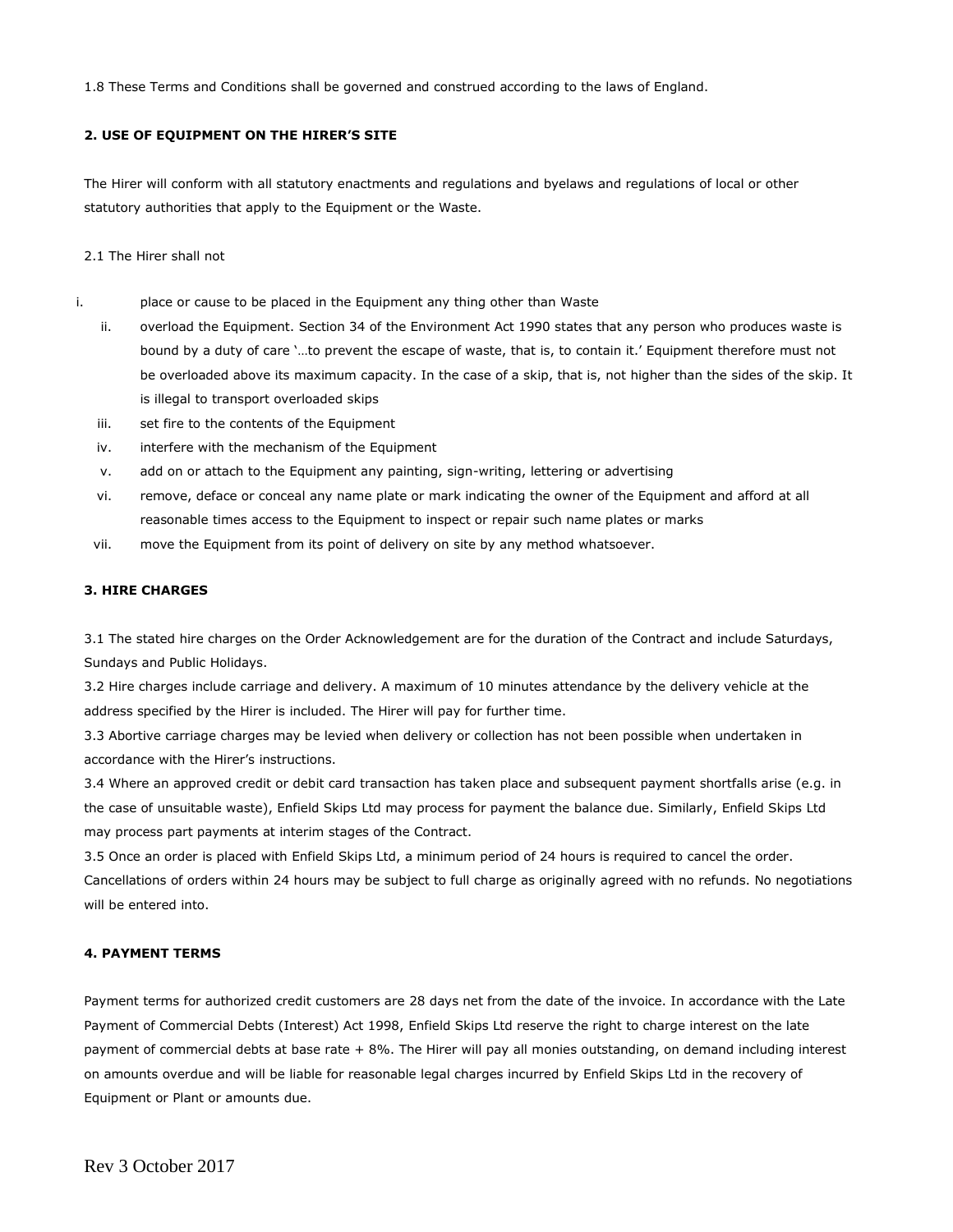#### **5. RESPONSIBILITY OF PERSON SIGNING**

The person signing on site warrants that he has the authority of the Hirer to make the contract on the Hirer's behalf. Enfield Skips Ltd shall be entitled to treat the Hirer as contractually bound by these Terms and Conditions unless the Hirer can demonstrate that there were no reasonable grounds to believe that such person had authority to bind the Hirer.

#### **6. DELIVERY IN GOOD ORDER**

The person signing on site has been afforded an opportunity to inspect the Plant that is deemed to be in good working order and wholly free from damage at the time of signature. If the Hirer has accepted the Plant on site, the Plant is also deemed to be in good working order and wholly free from damage at the time of delivery. Any shortages of Plant must be notified to Enfield Skips Ltd within 24 hours of the commencement of the hire and confirmed in writing within 72 hours. If the Hirer fails to do this, hire charges will continue and the Hirer may be responsible for the cost of replacing shortages in accordance with paragraph 10.

#### **7. LOST, NON-RETURNED, DAMAGED OR UNCLEAN EQUIPMENT AND PLANT**

The Hirer must immediately notify both Enfield Skips Ltd and the police of any loss or theft of the Equipment or Plant. If an item of Equipment or Plant is reported stolen, it must be accompanied with an incident number obtained from the police in order to terminate the hire. When the Equipment or Plant is not returned or is returned incomplete, the liability of the Hirer shall only cease when the Hirer pays the manufacturer's current list price for the missing or incomplete item of Equipment or Plant. The Hirer agrees to pay all costs incurred in rectifying the condition of the Equipment or Plant if it is returned damaged, unclean or incomplete. In the case of Plant, hire charges will continue until such rectification is complete.

#### **8. MAINTENANCE OF EQUIPMENT AND PLANT AND BREAKDOWN PROCEDURES**

The Hirer shall ensure that Equipment of Plant remains safe, serviceable and clean. Any breakdown or any unsatisfactory working of Equipment or Plant must be immediately notified to Enfield Skips Ltd. Under no circumstances shall the Hirer repair the Equipment or Plant unless authorized. Such Equipment or Plant must be returned for examination or when rectification elsewhere is requested, the Hirer agrees to pay the carriage.

#### **9. SECURITY OF EQUIPMENT AND PLANT**

The Hirer shall not sell or otherwise part with possession and/or control of the Equipment or Plant and shall remain responsible for the Equipment or Plant and its safekeeping during the hire period. Equipment or Plant must not be removed without the authority of Enfield Skips Ltd from the address to which the Equipment or Plant has been delivered. The Hirer shall keep the site at which the Equipment or Plant is located safe and secure.

#### **10. ACCESS AND GROUND CONDITIONS**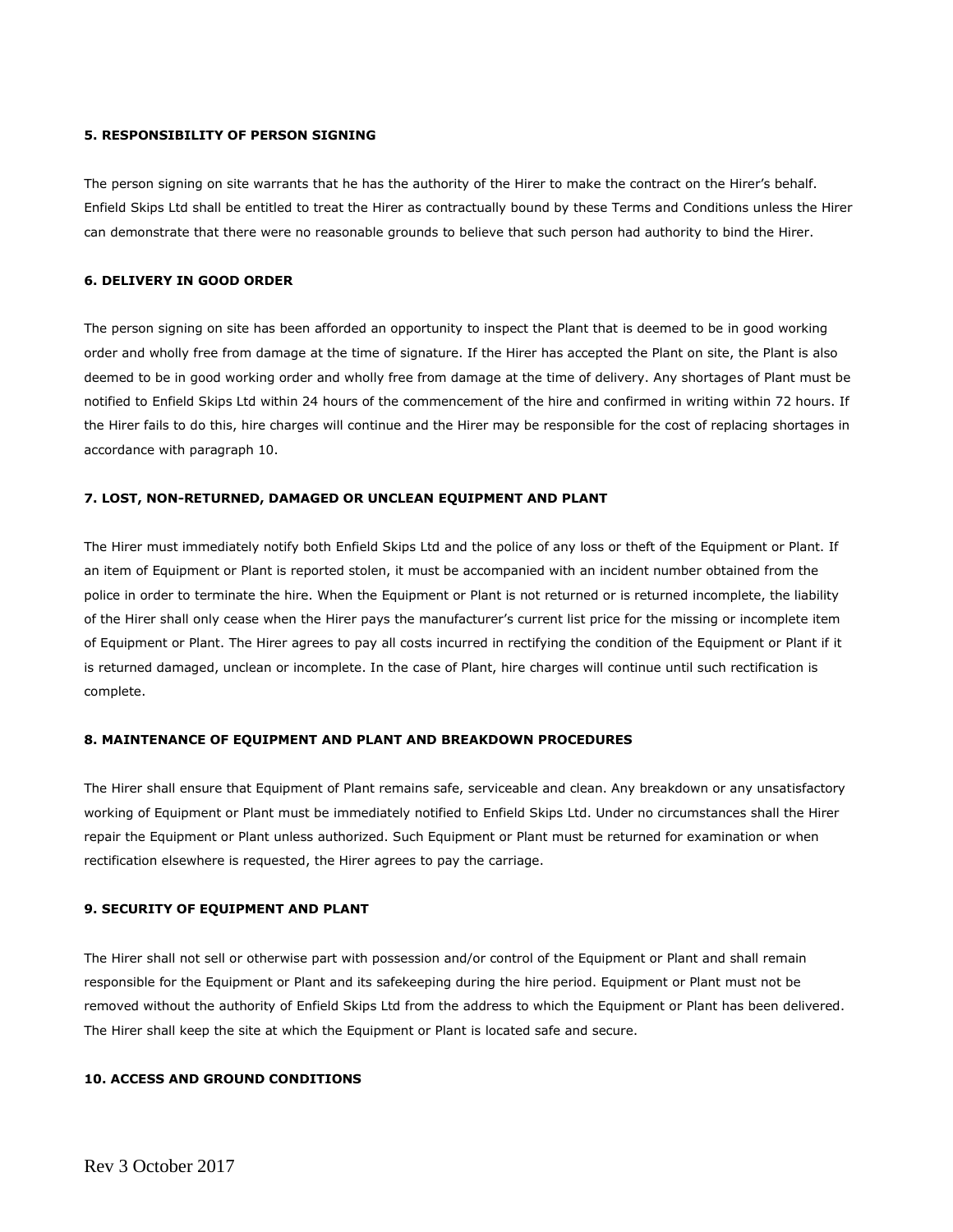The Hirer is responsible for the provision of free and suitable access to and from the site (including the removal and reinstatement of local obstructions) and for ensuring suitable ground conditions for the erection, operation and dismantling of Equipment or Plant. No responsibility will be accepted for damage to any surface over which the Equipment of Plant has been moved to reach its intended position of use and the Hirer should therefore take steps to protect surfaces (paving slabs, soft ground and the like) before delivery of the Equipment or Plant.

# **11. HIRER'S RESPONSIBIILITY – THIRD PARTIES**

The Hirer shall fully and completely indemnify Enfield Skips Ltd in respect of all claims by any person whatsoever for injury to person or loss or damage to property howsoever caused including all costs and charges in connection therewith and arising from or in connection with the use of the Equipment or Plant.

#### **12. CONSEQUENTIAL LOSSES**

Enfield Skips Ltd shall not be liable for any consequential losses, expenses, liabilities, claims or proceedings whatsoever caused by, or arising out of, the late delivery, non-delivery, unsuitability or repossession of the Equipment or Plant, or any breakdown or defect in the Equipment of Plant.

# **13. INSURANCE AND NOTIFICATION OF ACCIDENTS**

The Hirer shall be responsible for obtaining all prudent insurance cover, including third party liability and cover against loss or damage to the Equipment or Plant. The Hirer shall produce on demand to Enfield Skips Ltd a copy of the policy or policies. The Hirer shall hold on trust all policy proceeds in or towards satisfaction of the Hirer's obligations under paragraph 9 above. If the Equipment of Plant is involved in any accident resulting in injury to persons or damage to property, immediate notice must be given to Enfield Skips Ltd by telephone and confirmed in writing.

# **14. PERIOD AND DETERMINATION OF HIRE**

If the Hirer is an individual within the meaning of the Consumer Credit Act 1974, the maximum period of hire shall be 2 weeks (Periods extending 2 weeks must be arranged at time of booking, additional hire charges may apply). Enfield Skips Ltd shall be entitled at any time and for any reason whatsoever and without explanation to terminate with immediate effect the hire contract and to repossess the Equipment or Plant.

#### **15. RIGHT OF ACCESS**

The Hirer shall allow access to the Equipment or Plant at all reasonable times for the purpose of inspection, maintenance, replacement or repossession.

## **16. INVALIDATION**

Should any of these Terms and Conditions be held to be invalid, such invalidation will not affect the validity of the remaining Terms and Conditions.